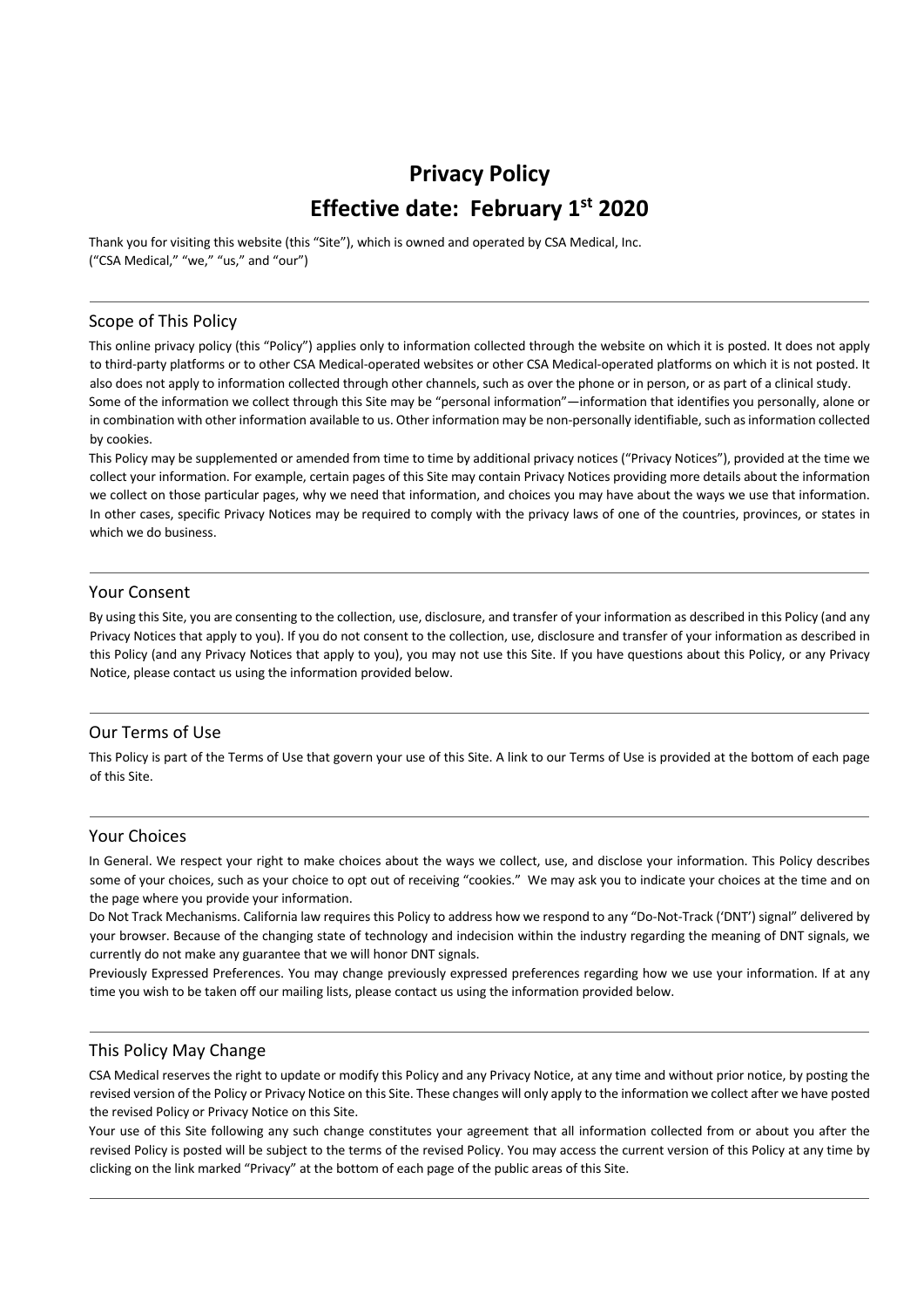# Information We Collect

## *Personal Information You Manually Provide.*

CSA Medical collects the information you manually provide (using your keyboard, mouse, or touchpad) when you use this Site, for example, we collect the information you provide if you choose to complete a pre-screening questionnaire entitled, "Am I a Candidate?" or similar questionnaire, contact us with questions, or otherwise interact with this Site. Some of the information you may choose to manually provide will be personal information, such as your name and contact information, whether you are age 65 or older and other information regarding your qualification for a clinical study.

#### *Information from your browser or device.*

CSA Medical collects information that is sent to us automatically by your web browser or mobile device. This information typically includes your IP address, the name of your operating system, the name and version of your browser, the date and time of your visit, and the pages you visit. The information we receive may depend on your browser or device settings. The information we receive from your web browser and device typically is not, in and of itself, personally identifiable. However, we may combine it with other information in an attempt to identify you or we may combine it with information that does identify you.

#### *Information Collected by Cookies and Other Technologies.*

We use "cookies" and other technologies to collect information and support certain features of this Site. For example, we may use these technologies to:

- collect information about the ways visitors use this Site—which pages they visit, which links they use, and how long they stay on each page
- support the features and functionality of this Site—for example, to save you the trouble of reentering information already in our database or to prompt the settings you established on previous visits
- personalize your experience when you use this Site; and
- improve our marketing efforts, including through use of targeted advertising.

The information we collect using cookies and similar technologies is not, in and of itself, personally identifiable, but we may link it to personal information that you provide. If you do not wish to receive cookies, you may set your browser to reject cookies or to alert you when a cookie is placed on your computer. Although you are not required to accept cookies when you visit this Site, you may be unable to use all of the functionality of this Site if your browser rejects our cookies.

# Information About Third-Party Cookies

In addition to the cookies CSA Medical delivers to your computer or mobile device through this Site, certain third parties may deliver cookies to you for a variety of reasons. For example, we use Google Analytics, a web analytics tool that helps us understand how visitors engage with our Sites. To learn more about Google Analytics, click here.

Other third parties may deliver cookies to your computer or mobile device for the purpose of tracking your online behaviors over time and across nonaffiliated websites and/or delivering targeted advertisements either on this Site or on other websites.

You have choices about the collection of information by third parties on our Sites. For example, if you don't want information about your visit to this Site sent to Google Analytics, you may download an Opt-out Browser Add-on. Please note that the Add-on does not prevent information from being sent to CSA Medical.

In addition, if you would like to opt-out of having interest-based information collected by certain entities during your visits to this Site or other websites, please limit third-party tracking of your online behaviors through your browser settings and deletion of cookies. If you wish to opt-out from having interest-based information collected by participating entities across all devices and browsers, you need to take the steps outlined for each device and browser.

# How We Use Your Information

We use the information we collect through this Site to identify potential participants in clinical studies.

## How We Share Your Information

With Third–Party Vendors. CSA Medical shares information collected through this Site with third-party vendors who act for us or on our behalf including Credent Partners USA, LLC. For example, we may use third-party vendors such as Credent Partners USA,LLC to design and operate this Site; to conduct surveys and clinical studies; and to help us with our promotional efforts. These third-party vendors may need information about you to perform their functions on our behalf. In general, we require our third party service providers and vendors to restrict their use of any personally identifiable information received through our Site to the intended purposes.

With Third-Party Social Media Platforms. We may also use third-party social media platforms to offer you interest-based ads. To offer such ads, we may convert your email address into a unique value which can be matched by our partner company with a user on their platform.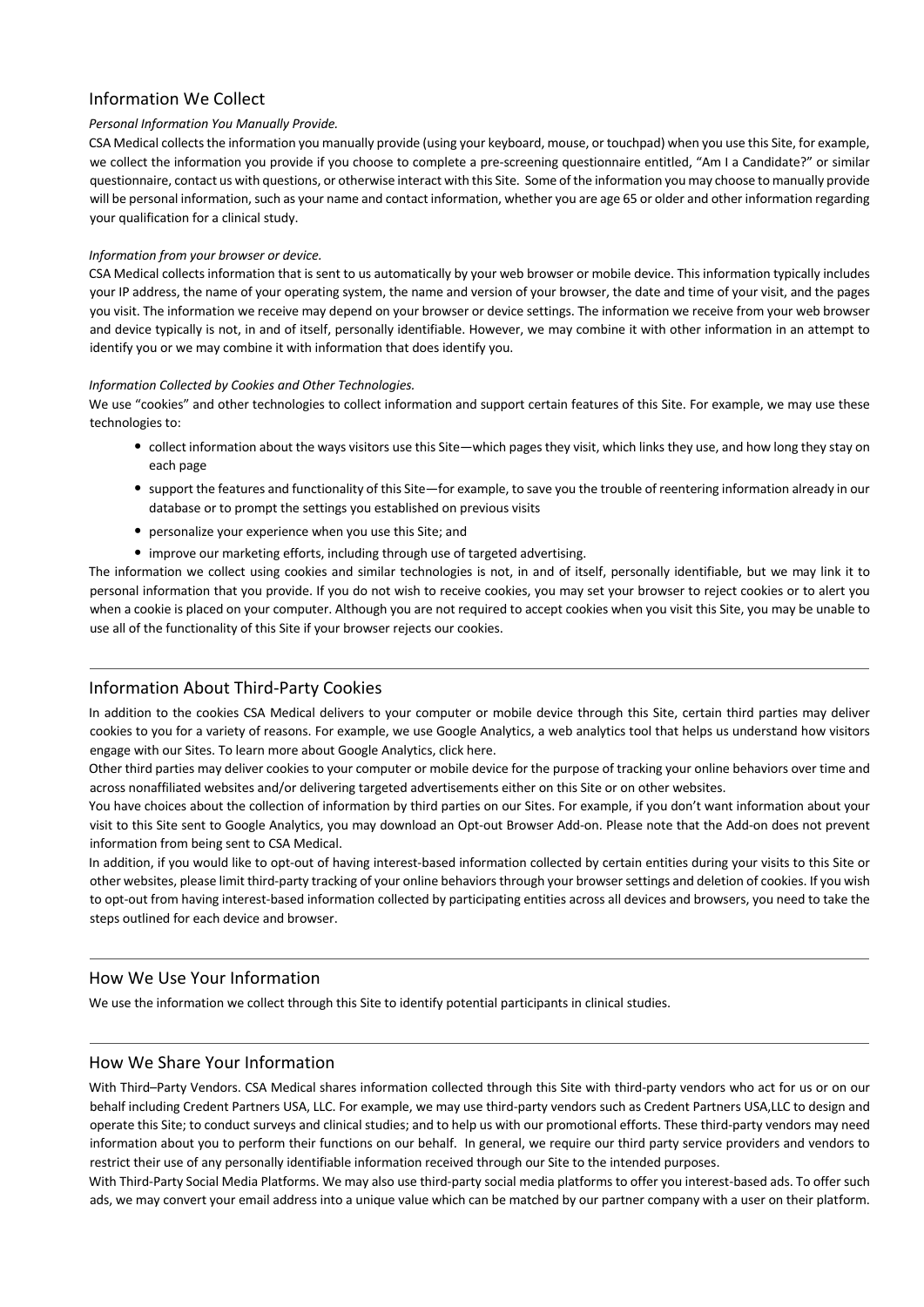Although we do not provide any personal information to these platform vendors, they may gain insights about individuals who respond to the ads we serve.

For the Purpose of Determining your Eligibility for a Clinical Study. If you choose to provide information through our Site to see if you qualify to participate in a clinical study, we may share your information with business partners or potential study center(s) so that they may contact you to see if you are a suitable candidate for one of our clinical studies. We require such business partners or potential study centers to restrict their use of any personally identifiable information received through our Site to the intended purposes.

In Aggregate or De-Identified Form. We use information collected through this Site to create a compiled, aggregate view of usage patterns. We may share aggregate information with third parties for various purposes including so they can better understand our user base. We may also share with third parties information about how particular individuals use this Site, but only on a de-identified basis ("Individualized Data"). Individualized Data is not personally identifiable, but it does reflect the usage patterns of a particular Site user, as opposed to Site users collectively. For clarity, we may use and share aggregated or de-identified data without restriction.

As Part of a Business Transfer. Your information may be transferred to successor organization if, for example, we transfer the ownership or operation of this Site to another organization or if we merge with another organization or liquidate our assets. If such a transfer occurs, the successor organization's use of your information will still be subject to this Policy and the privacy preferences you have expressed to us.

To Comply with Laws and Protect Our Rights and the Rights of Others. We may disclose your information when we, in good faith, believe disclosure is appropriate to comply with the law, a court order or a subpoena. We may also disclose your information to prevent or investigate a possible crime, such as fraud or identity theft; to protect the security of this Site; to enforce or apply our online Terms of Use or other agreements; or to protect our own rights or property or the rights, property or safety of our users or others.

As Described in a Privacy Notice or Click-Through Agreement. We reserve the right to disclose your information as described in any Privacy Notice posted on a page of this Site where you provide that information. By providing your information on that page you will be consenting to the disclosure of your information as described in that privacy notice. We also reserve the right to disclose your information as described in any click–through agreement to which you have agreed.

## How We Protect Your Information

CSA Medical takes reasonable precautions to provide a level of security appropriate to the sensitivity of the information we collect. Hypertext Transfer Protocol Secure (HTTPS) is a variant of the standard web transfer protocol (HTTP) that adds a layer of security on the data in transit through a secure socket layer (SSL) or transport layer security (TLS) protocol connection. This Site, questionnaire forms on the Site and our backup site are all HTTPS, meaning all information and data is fully encrypted end-to-end. Although we use reasonable measures to help protect your information against unauthorized use or disclosure, we cannot guarantee the security of information provided over the Internet or stored in our databases and will not be responsible for breaches of security beyond our reasonable control.

# Children's Privacy

You must be at least 13 years old to have our permission to use this Site. We do not knowingly collect, use or disclose personal information about visitors under 13 years of age. If you are under the age of 13, please do not use this Site. If we learn we have collected or received personal information from a child under 18 without verification of parental consent, we will delete that information. If you believe we have received or collected information from or about a child under the age of 13 through the Site, please contact us at info@chronic-bronchitisstudy.com.

# California Privacy Notice

California Civil Code Section § 1798.83 provides certain rights to California residents, including the right to request information from a business, with whom the California resident has an established business relationship, regarding the business's disclosure of personal information to third parties for their direct marketing purposes during the immediately preceding calendar year. To make such a request pursuant to Section 1798.83 of the California Civil Code, please send an email to info@spray-cb.com.

## Links to Other Websites

This Policy applies only to the CSA Medical-operated websites on which it is posted. CSA Medical and its affiliates may operate different websites for different purposes and in different countries, where different laws may apply. If you visit another CSA Medical website, please take a moment to review the privacy policy posted on that site to learn what information may be collected through that site and how it is processed. This Site may also contain links to websites that are not operated by or on behalf of CSA Medical or its affiliates. These links are provided for your reference and convenience only and do not imply any endorsement of the products sold or information provided through these websites, nor any association with their operators. CSA Medical does not control these websites and is not responsible for their data practices. Any information you provide to third parties on their websites is covered under their privacy and data collection policies and is not covered by this Policy. We urge you to review the privacy policy posted on any site you visit before using the site or providing any personal information.